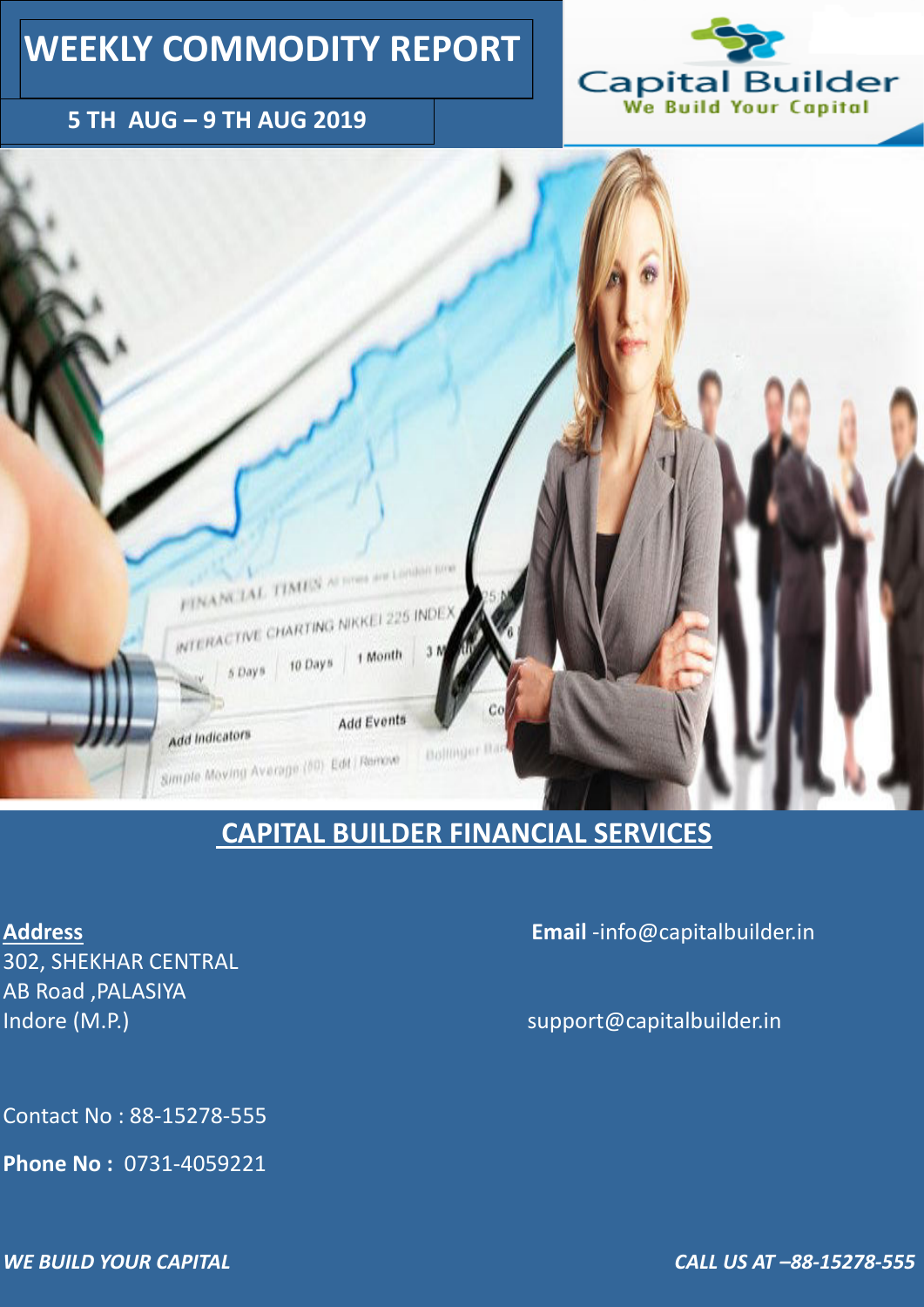| <b>WEEKLY SUPPORT &amp; RESISTANCE</b> |                                                 |        |              |              |              |              |
|----------------------------------------|-------------------------------------------------|--------|--------------|--------------|--------------|--------------|
|                                        | <b>Capital Builder</b><br>We Build Your Capital |        |              |              |              |              |
|                                        | <b>5 TH AUG - 9 TH AUG 2019</b>                 |        |              |              |              |              |
| <b>COMMODITY</b>                       | <b>EXPIRY</b>                                   | SUP.2  | <b>SUP.1</b> | <b>PIVOT</b> | <b>RES.1</b> | <b>RES.2</b> |
|                                        |                                                 |        |              |              |              |              |
| <b>GOLD</b>                            | 4-OCT-19                                        | 36944  | 37100        | 37300        | 37410        | 37565        |
|                                        |                                                 |        |              |              |              |              |
| <b>SILVER</b>                          | 5-SEP-19                                        | 42020  | 42190        | 42410        | 42516        | 42700        |
|                                        |                                                 |        |              |              |              |              |
| <b>CRUDEOIL</b>                        | <b>19-AUG-19</b>                                | 3845   | 3890         | 3940         | 3980         | 4010         |
|                                        |                                                 |        |              |              |              |              |
| <b>NATURAL GAS 27-AUG-19</b>           |                                                 | 149    | 151          | 152          | 154          | 155          |
| <b>COPPER</b>                          | <b>30-AUG-19</b>                                | 436    | 438          | 441          | 444          | 446          |
|                                        |                                                 |        |              |              |              |              |
| <b>NICKEL</b>                          | <b>30-AUG-19</b>                                | 1020   | 1050         | 1070         | 1077         | 1085         |
|                                        |                                                 |        |              |              |              |              |
| <b>LEAD</b>                            | <b>30-AUG-19</b>                                | 154.20 | 154.80       | 155.40       | 156          | 156.20       |
|                                        |                                                 |        |              |              |              |              |

| <b>30-AUG-19</b><br><b>ZINC</b> | 188    | 188.50 | 189    | 189.60 | <b>190</b> |
|---------------------------------|--------|--------|--------|--------|------------|
| <b>ALUMINIUM 30-AUG-19</b>      | 140.35 | 140.90 | 141.35 | 141.80 | 142.20     |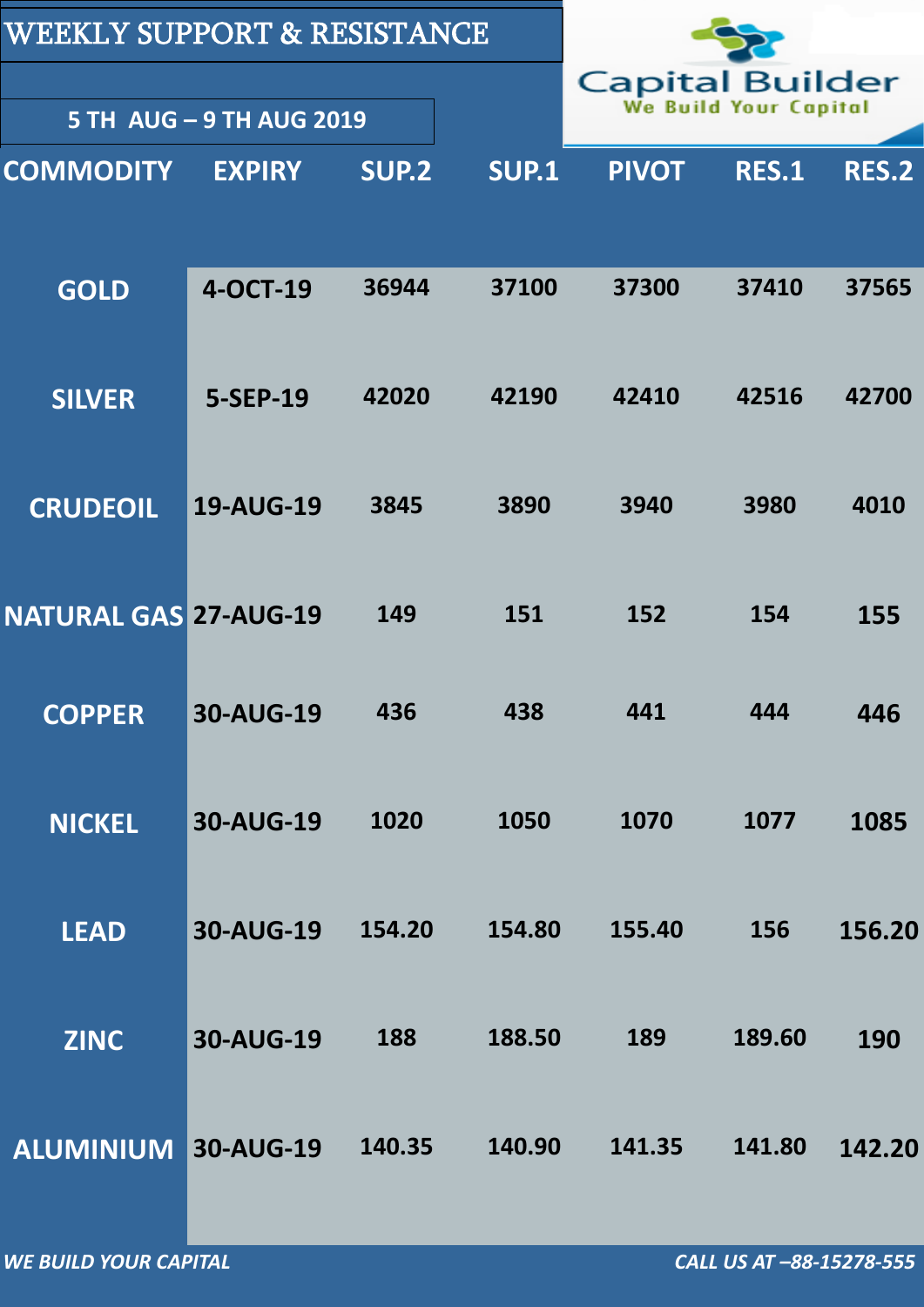### **5 TH AUG – 9 TH AUG 2019**



# COMMODITY NEWS

 $\bullet$ 

 $\bullet$ 

# **INTERNATIONAL AND COMEX NEWS**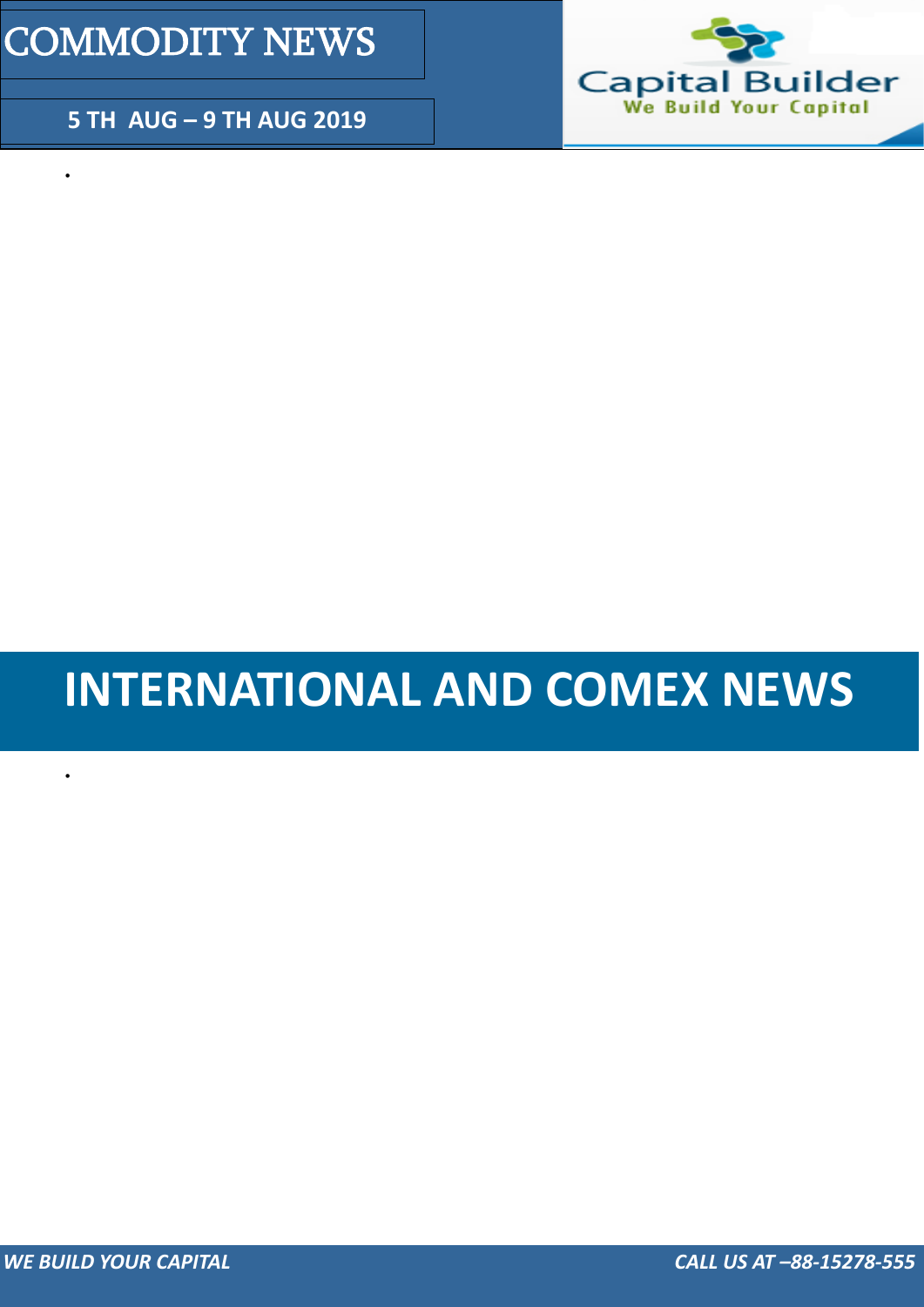**5 TH AUG – 9 TH AUG 2019**

# PRECIOUS AND INDUSTRY METALS

| <b>COMMODITY</b>     | <b>UNITS</b> | <b>PRICE</b> | <b>CHANGE</b> | <b>% CHANGE</b> | <b>CONTRACT</b> |
|----------------------|--------------|--------------|---------------|-----------------|-----------------|
| <b>COMEX GOLD</b>    | USD/T OZ.    | 1,475.90     | $-0.60$       | $-0.04%$        | <b>DEC 2019</b> |
| <b>GOLD SPOT</b>     | USD/T OZ.    | 1,462.59     | $-1.11$       | $-0.08%$        | N/A             |
| <b>COMEX SILVER</b>  | USD/T OZ.    | 16.41        | $+0.02$       | $+0.10%$        | <b>SEP 2019</b> |
| <b>COMEX COPPER</b>  | USD/LB.      | 256.15       | $+1.75$       | $+0.69%$        | <b>SEP 2019</b> |
| <b>PLATINUM SPOT</b> | USD/T OZ.    | 856.04       | $+0.48$       | $+0.06%$        | N/A             |

| <b>COMMODITY</b>                                         | <b>UNITS</b>         | <b>PRICE</b> | <b>CHANGE</b> | <b>% CHANGE</b> | <b>CONTRACT</b> |  |  |
|----------------------------------------------------------|----------------------|--------------|---------------|-----------------|-----------------|--|--|
| <b>CRUDE OIL (WTI)</b>                                   | USD/BBL.             | 55.08        | $+0.39$       | $+0.71%$        | <b>SEP 2019</b> |  |  |
| <b>CRUDE OIL</b><br>(BRENT)                              | USD/BBL.             | 60.05        | $+0.24$       | $+0.40%$        | <b>OCT 2019</b> |  |  |
| <b>RBOB GASOLINE</b>                                     | USD/GAL.             | 172.27       | $+0.47$       | $+0.27%$        | <b>SEP 2019</b> |  |  |
| <b>NYMEX NATURAL</b><br><b>GAS</b>                       | USD/<br><b>MMBTU</b> | 2.12         | $+0.05$       | $+2.51%$        | <b>SEP 2019</b> |  |  |
| <b>NYMEX HEATING</b><br>OIL                              | USD/GAL.             | 184.13       | $+0.57$       | $+0.31%$        | <b>SEP 2019</b> |  |  |
| <b>WE BUILD YOUR CAPITAL</b><br>CALL US AT -88-15278-555 |                      |              |               |                 |                 |  |  |

# **ENERGY COMMODITY FUTURES**

**INTERNATIONAL MARKETS** 

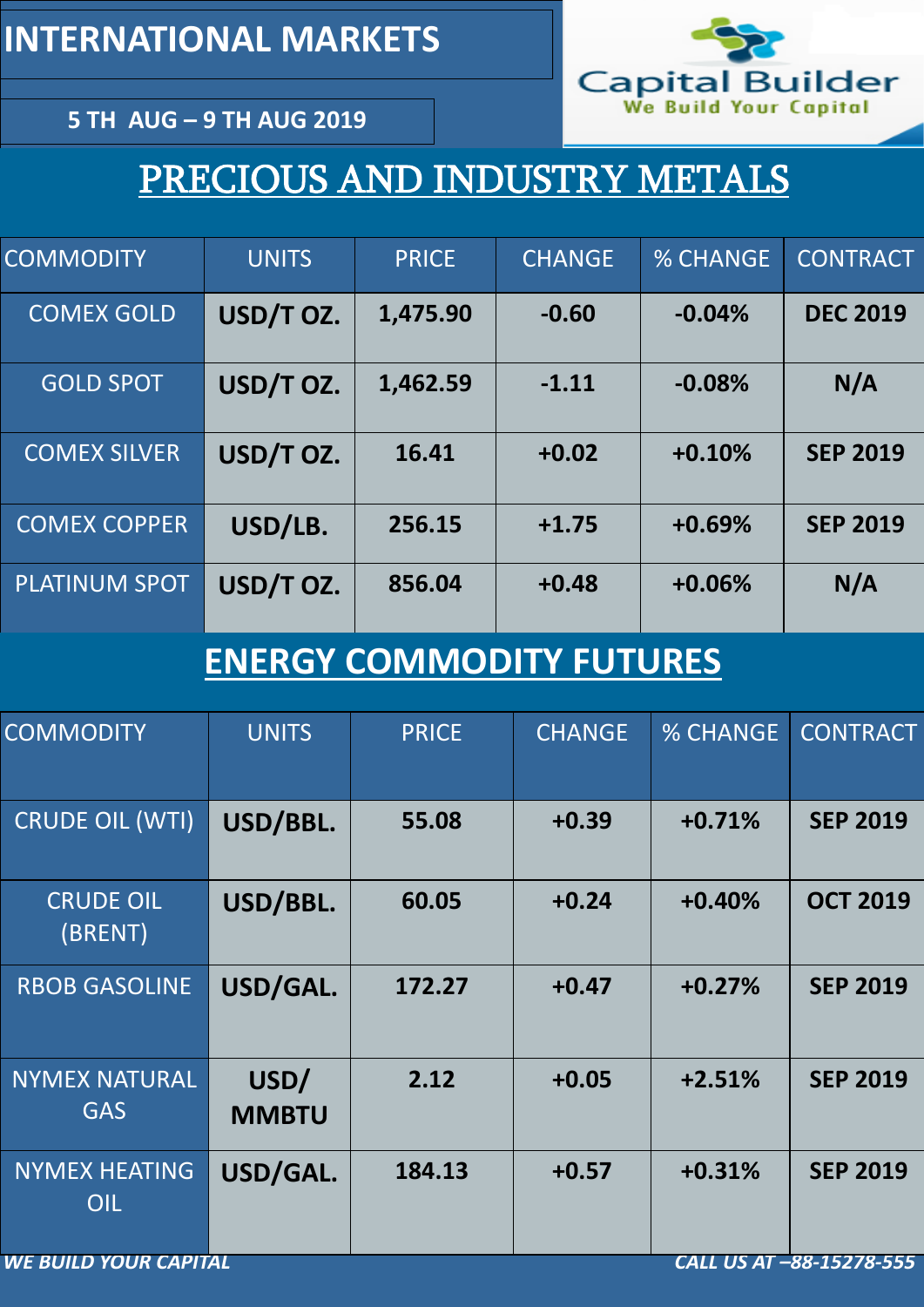## BUY MCX SILVER (SEP) ABOVE 41360 TGTS 41660-41960 SL 41060

### **5 TH AUG – 9 TH AUG 2019**

## **EXPERT RECOMMENDATION (WEEKLY) (DAILY)**



## MCX GOLD



BUY MCX GOLD (OCT) ABOVE 35577 TGTS 35777-35977 SL 35377

### MCX SILVER

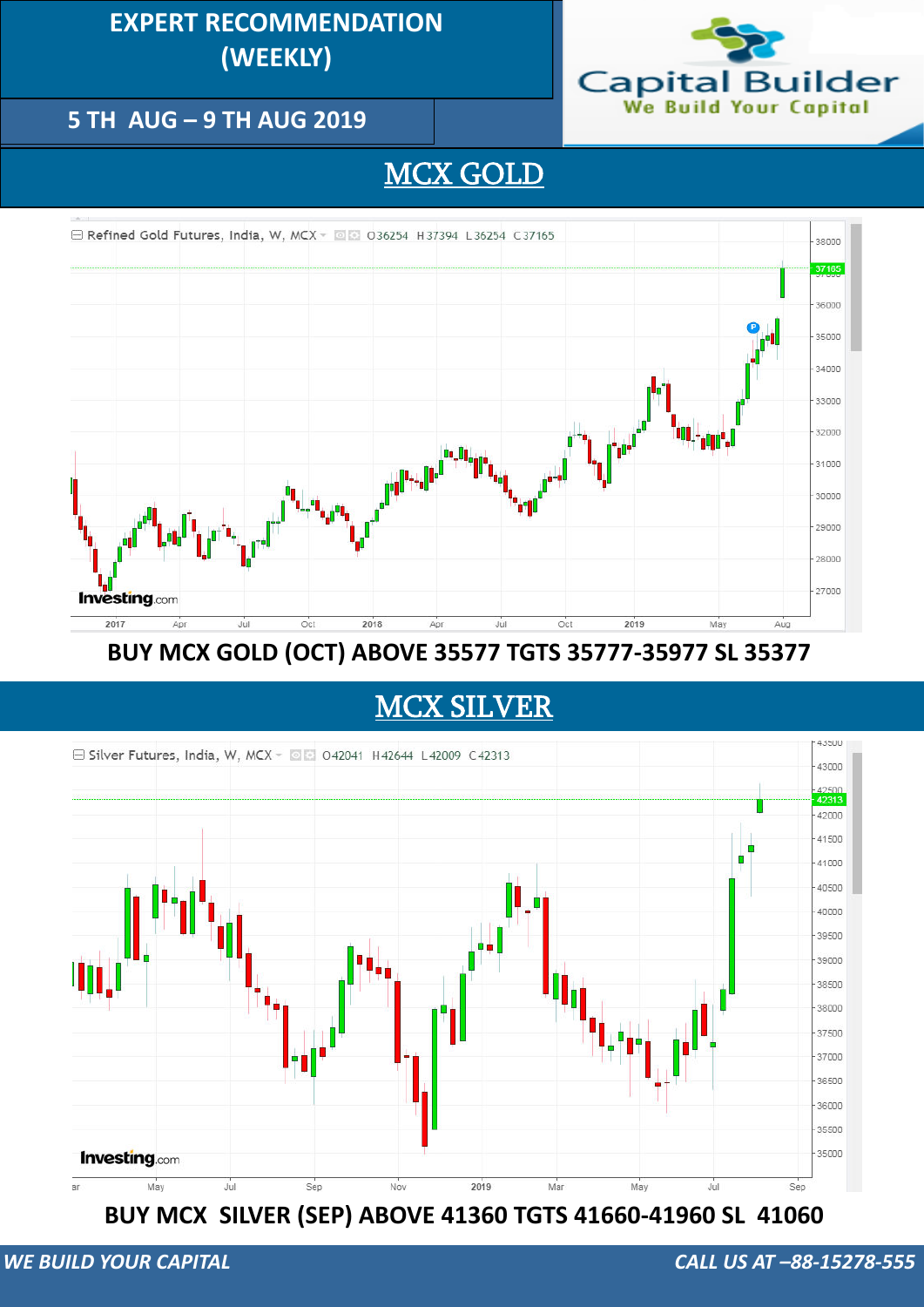### **5 TH AUG – 9 TH AUG 2019**

## **EXPERT RECOMMENDATION (WEEKLY)**



## MCX ZINC



**SELL MCX ZINC (AUG) BELOW 189 TGT 186-183 SL 192**

### **BUY MCX CRUDE OIL (AUG) ABOVE 3890 TGT 3940-3990 SL 3840**

## MCX CRUDE OIL

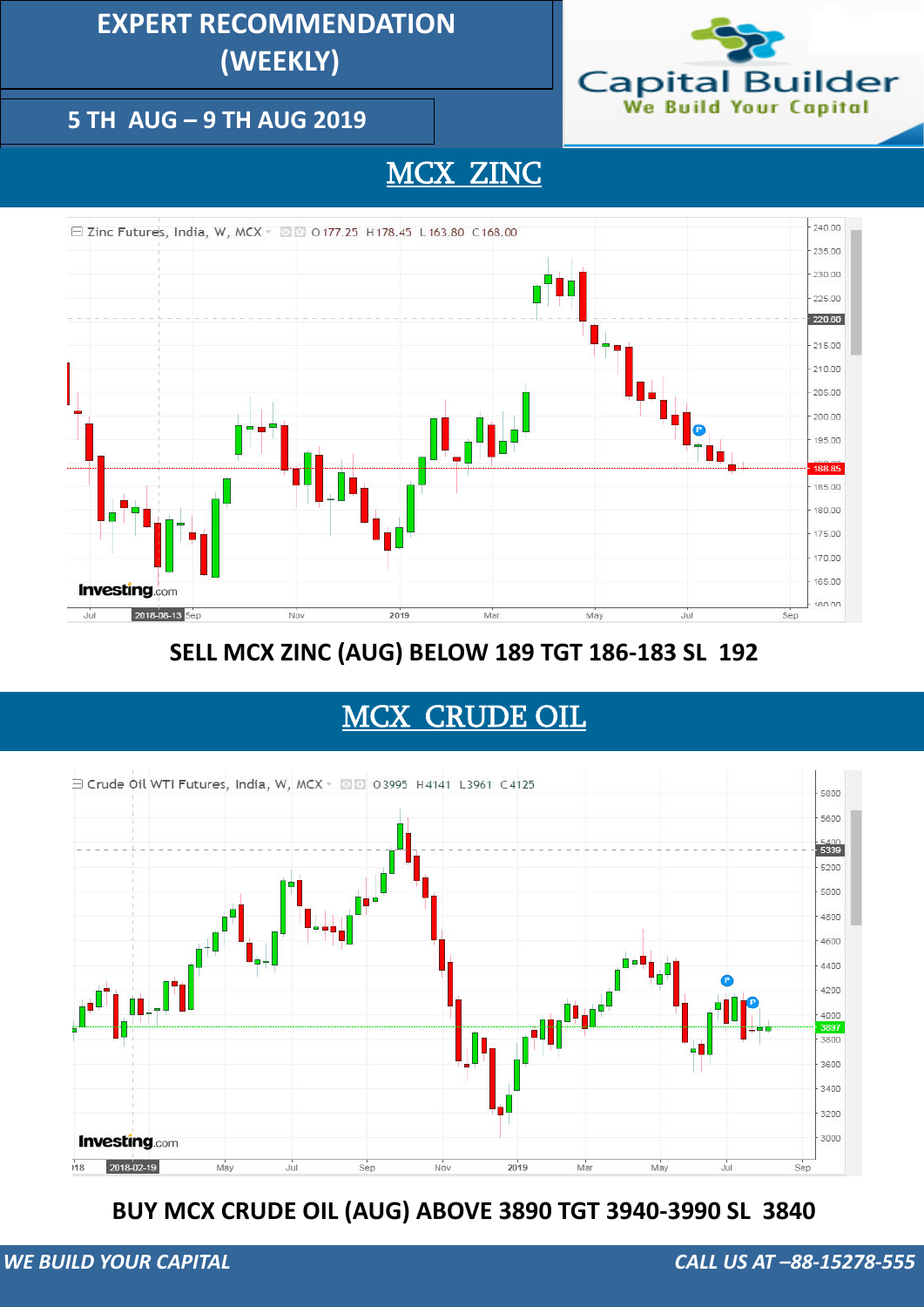

| <b>U.S. ECONOMIC REPORTS</b> |                                            |            |       |             |             |  |  |  |
|------------------------------|--------------------------------------------|------------|-------|-------------|-------------|--|--|--|
| <b>MONDAY, AUG 5</b>         |                                            |            |       |             |             |  |  |  |
| 7:30 PM                      | <b>ISM NON-MANUFACTURING</b><br><b>PMI</b> | 55.5       | 55.1  |             |             |  |  |  |
| <b>TUESDAY, AUG 6</b>        |                                            |            |       |             |             |  |  |  |
| 7:30 PM                      | <b>JOLTS JOB OPENING</b>                   | 7.34M      | 7.32M |             |             |  |  |  |
| <b>WEDNESDAY, AUG 7</b>      |                                            |            |       |             |             |  |  |  |
| 8:00 PM                      | <b>CRUDEOIL INVENTORIES</b>                | <b>JUL</b> |       | $-2.9M$     | $-8.5M$     |  |  |  |
| 10:31 PM                     | <b>10 Y BOND AUCTION</b>                   | <b>JUL</b> |       |             | 2.0612.4    |  |  |  |
| <b>TURSDAY, AUG 8</b>        |                                            |            |       |             |             |  |  |  |
| 6:00 PM                      | <b>UNEMPLOYMENT CLAIMS</b>                 | <b>AUG</b> |       | <b>215K</b> | <b>215K</b> |  |  |  |